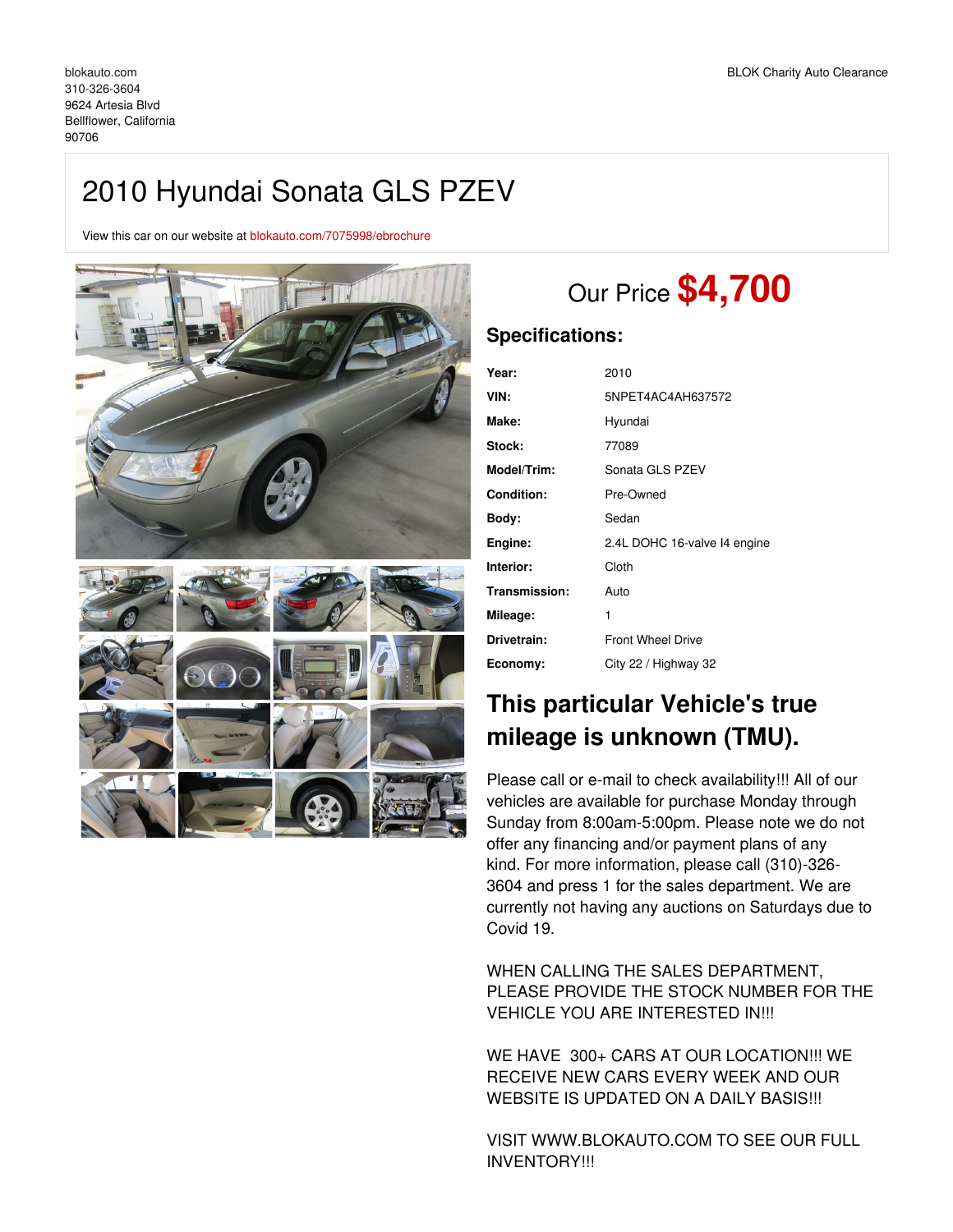## 2010 Hyundai Sonata GLS PZEV

BLOK Charity Auto Clearance - 310-326-3604 - View this car on our website at[blokauto.com/7075998/ebrochure](https://blokauto.com/vehicle/7075998/2010-hyundai-sonata-gls-pzev-bellflower-california-90706/7075998/ebrochure)

| <b>Our Location:</b>     |                                                  |                                                     |                                       |                                                             |
|--------------------------|--------------------------------------------------|-----------------------------------------------------|---------------------------------------|-------------------------------------------------------------|
| U U U U U<br>n Tul       | Arkansas St<br>Park St                           |                                                     | Arkansas St<br>Park St                | <b>Inn</b><br>Park St                                       |
| Artesia Fwy              |                                                  | Moto United - Bellflower <sup>c</sup>               |                                       | Beach St                                                    |
| <b>Planet Fitness</b>    | Beach St<br>Palm St<br>Deli by Caliva Dispensary | fet & Grill                                         |                                       | Palm St<br>Colden Corral 1 Greenwolf Bellflower Artesia Fwy |
| Virginia Ave             | Bellflower DMV                                   | Bank of America<br><b>Financial Center</b>          | Artesia Blvd                          | Hacienda St<br>Monterey St<br><b>Sizzler</b>                |
|                          | Ramona St                                        | <b>Grace Filipino</b><br>Christian<br><b>Church</b> | Ramona St<br>Cedar St                 | Artesia Blv<br>Woodruff<br><b>Convalescent Center</b>       |
| Diddy's Place Sports Bar |                                                  | Taco Bell                                           |                                       |                                                             |
| Google                   | Rose St<br>TUT<br>ZП                             |                                                     | Thomas Jefferson<br>Flamentary School | Map data @2022                                              |
|                          |                                                  |                                                     |                                       |                                                             |

2010 Hyundai Sonata GLS PZEV

BLOK Charity Auto Clearance - 310-326-3604 - View this car on our website at[blokauto.com/7075998/ebrochure](https://blokauto.com/vehicle/7075998/2010-hyundai-sonata-gls-pzev-bellflower-california-90706/7075998/ebrochure)